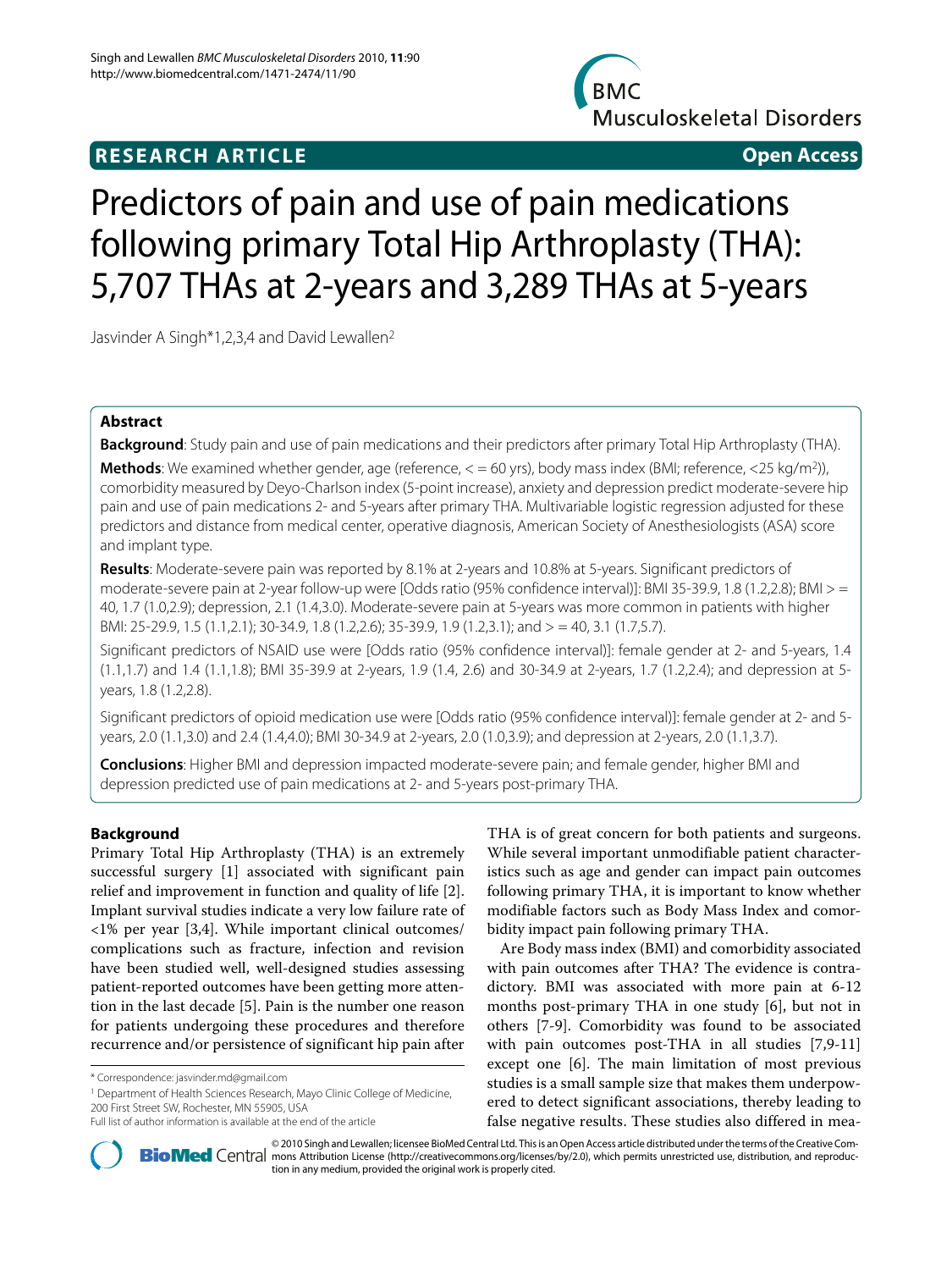sures of pain outcomes, length of follow-up and confounders adjusted in the analyses.

Non-modifiable factors of interest, such as gender have also been studied. Some studies have reported that female gender is associated with worse pain outcomes post-primary THA [\[7](#page-6-6)[,9](#page-6-7),[12](#page-7-1)], while other studies found no gender association [\[10,](#page-7-2)[11](#page-7-0)[,13](#page-7-3)[,14](#page-7-4)]. Similarly, younger age was associated with more pain 1-15 years post-THA [[9](#page-6-7)[,12-](#page-7-1) [14](#page-7-4)], while others found no difference in pain outcomes by age, at 6-12 months [\[6](#page-6-5)[,7](#page-6-6)[,10](#page-7-2),[11](#page-7-0),[15](#page-7-5)]. A recent systematic review assessing prognostic factors for patient outcomes in THA studies up to 2001 reported that female gender was associated with less post-operative pain, after THA [[16\]](#page-7-6).

We hypothesized that at 2- and 5-years post-THA: (1) higher body mass index and comorbidity will be associated with worse pain outcomes; (2) pre-operative depression and anxiety, female gender and younger age will be associated with worse pain outcomes and higher use of pain medications.

## **Methods**

We used the data collected prospectively in the Mayo Total Joint Registry, detailed in previous studies [\[17](#page-7-7)[,18](#page-7-8)]. Starting in 1993, all patients who underwent hip arthroplasty at the Mayo Clinic received a hip questionnaire that included questions regarding hip pain and function [[19\]](#page-7-9). This validated questionnaire was administered at 2 and 5-years post-operatively by mail or in person at the clinical follow-up visit [[20,](#page-7-10)[21\]](#page-7-11). Patients who did not return the mailed survey and failed to return for followup clinic visits, had the questionnaire administered on the telephone by experienced registry staff. The study was approved by the Mayo Clinic Institutional Review Board. Several studies using these questionnaires and outcomes in knee and hip arthroplasty patients have been published or are in press [[22-](#page-7-12)[25\]](#page-7-13). The study cohort consisted of all patients who underwent primary THA at the Mayo Clinic, Rochester between 1993 and 2005 and were alive at the 2- or 5-year follow-up. We did not restrict by age group or diagnosis. A total of 9,154 THAs at 2- and 6,243 THAs at 5-year were eligible for the study.

# **Outcomes of Interest**

We assessed the prevalence of moderate-severe pain and the use of pain medications for THA pain at both 2- and 5-years post-primary THA. The pain question was: "How much pain do you have in your operated hip?" patients could respond- 'none', 'mild', 'moderate', 'severe'; none/ mild was reference and moderate and severe categories were combined. A combined outcome of moderatesevere pain was chosen for several reasons: (1) the primary reason for undergoing THA is moderate-severe hip pain; and according to the clinical opinion of the senior

orthropedic surgeon (D.L.) this was an undesirable outcome following THA, a major elective surgery; (2) this outcome was chosen *a priori*, before performing any data analyses except examining the prevalence of severe and moderate pain; and (3) even with a long follow-up duration of 13 years, very small number of patients had severe pain, making the multivariable analyses not meaningful.

Use of pain medications was assessed separately for NSAIDs and opioid medications. Patients were asked the following question "Do you use any of the following medications for the pain in your operated hip?" Patients could choose one or more responses from - 'none', 'Non-steroidal anti-inflammatory drugs (NSAIDs)', 'narcotics' or 'oral steroids'. We used none/oral steroid as the reference category and use of opioids and NSAIDs separately. This was based on the a priori determination by the senior orthopedic surgeon that the risks and implications of NSAIDs use are much different from the use of the opioid medications. Thus, clinically these outcomes are distinct. Oral steroids are used for reducing joint and/or systemic inflammation, usually but not always associated with significant pain and some patients may be chronically steroid-dependent. Additionally, only a small fraction of patients reported oral steroid use, making it impossible to analyze as a separate outcome.

## **Predictors of Interest**

The predictors of interest were categorized as: (1) unmodifiable - age and gender; and (2) modifiable - BMI, comorbidity, depression and anxiety. Age was catego-rized, as previously [[22,](#page-7-12)[26\]](#page-7-14) into ≤ 60, 61-70, 71-80 and  $>80$ . BMI was categorized, as previously [[27\]](#page-7-15) into  $\leq 25$ , 25.1-29.9, 30-34.9, 35-39.9 and  $\geq$  40. Comorbidity measured by Deyo-Charlson score, a validated comorbidity measure [[28](#page-7-16)] was treated as a continuous variable, and we assessed the association of 5-point increase with outcomes. This is the most commonly used comorbidity measure consisting of a weighted scale of 17 comorbidities (including cardiac, pulmonary, renal, hepatic disease, diabetes, cancer, HIV etc.), expressed as a summative score [\[29](#page-7-17)[,30](#page-7-18)]. Depression and anxiety were assessed by the presence or absence of International Classification of Diseases- ninth revision (ICD)-9 codes before the THA.

## **Statistical Analyses**

Baseline clinical and demographic characteristics of patients were compared using Student's t-test for continuous and chi-square tests for categorical measures. Responder and non-responder characteristics were compared using logistic regression analyses.

Univariate and multivariable-adjusted logistic regression analyses were performed for each outcome at 2- and 5-years. For these analyses, we used a Generalized Estimating Equations (GEE) approach to adjust for the corre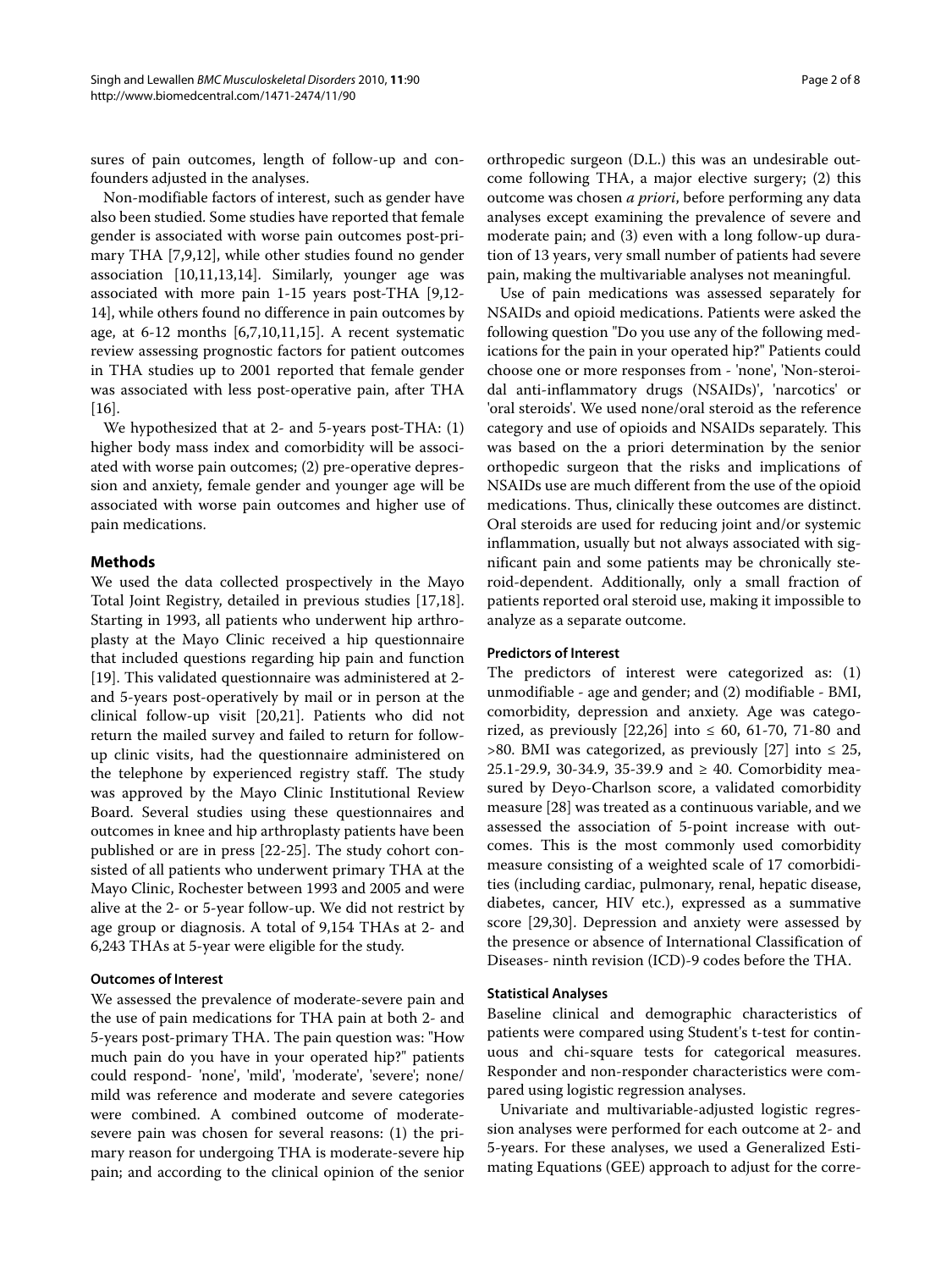lation between observations on the same subject due to replacement of both hips. In addition to adjusting for primary predictors of interest -age, gender, BMI, comorbidity, anxiety and depression, all logistic regression analyses were also adjusted for the following potential confounders: (1) operative diagnosis- osteoarthritis, rheumatoid/ inflammatory arthritis, avascular nerosis and other; (2) distance from the medical center- <100, 100-500 and >500 miles/overseas; (3) implant type- cemented, uncemented, hybrid; and (4) ASA class: Class I or II vs. III/IV. Distance from the medical center was included, since Mayo Clinic provides THA as a primary medical center for the local residents, but is also referral center for patients traveling from far, who may have different severity of disease and different level of expectation; both can impact pain outcomes [[31\]](#page-7-19). We present only the multivariable-adjusted estimates for the ease of understanding. Odds ratios and the 95% confidence intervals are presented. The odds ratio defines the risk of an outcome in those with the risk factor compared to those without, such that a number >1 indicates higher occurrence of the outcome in those with each specific risk factor. A p-value < 0.05 and 95% confidence interval excluding one indicates statistical significance.

Each author certifies that his or her institution has approved the human protocol for this investigation and that all investigations were conducted in conformity with ethical principles of research.

# **Results**

# **Characteristics of the study population and the nonresponders**

The characteristics of responders at 2- and 5-years were similar, as described in Table 1. The survey response rate was 62.3% (5,707/9,154) at 2- and 52.7% (3,289/6,243) at 5-years post-primary THA. In this study, we studied 5,707 primary THAs at 2-years and 3,289 primary THAs at 5-years. At 2-years post-primary THA, the mean age of responders was 65 years, 51% were female, 30% were ≤60 years, 24% had BMI <25 kg/m2, 35% had an uncemented implant and the underlying diagnosis was osteoarthritis in 87% (Table 1). The response rate was 62.3% (5,707/ 9,154) at 2-years and 52.7% (3,289/6,243) at 5-years postprimary THA. 95% of patients each from 2-year and 5 year follow-up cohorts reported moderate-severe pain in the index hip at pre-surgery evaluation.

Survey responders at 2-years post-primary THA were more likely to be older (age 61-70, 71-80 and >80 with odds ratios (OR), 1.4, 1.3 and 1.3, compared to  $\leq 60$  years) and less likely to have BMI  $\geq$  40 (OR, 0.7), ASA class III-IV (OR, 0.9) or live farther from the medical center (distance >100-500 and >500 miles with OR 0.9 and 0.7). At 5-years, responders were more likely to be older (age 61- 70, 71-80 with OR, 1.4 and 1.4), BMI 25-29.9 (OR, 1.2), and less likely to live farther from the medical center (distance >100-500 and >500 miles with OR 0.9 and 0.6).

## **Prevalence of pain and use of pain medications after THA**

Moderate-severe pain was reported by 8.1% (435/5,390) at 2-years and 10.8% (339/3,130) at 5-years. NSAID use was reported by 12% (607/5,064) at 2- years and 12.7% (382/3,005) at 5-years. Opioid medication use was reported by 2.3% (118/5,064) at 2- years and 2.8% (85/ 3,005) at 5-years.

## **Predictors of Moderate-severe pain after Primary THA**

Two years after primary THA, we noted significantly higher odds of moderate-severe hip pain in patients with BMI 35-39.9 and  $\geq 40$  with odds of 1.8 and 1.7, compared to BMI <25; and presence of depression increased the odds of moderate-severe pain to 2.1, compared to those without depression (Table 2). Gender, age, comorbidity and presence of anxiety were not significantly associated with hip pain.

At 5-years post-primary THA, all BMI categories above 25 were significantly associated with higher odds of moderate-severe hip pain, with increasing odds with increasing BMI (Table 2). Gender, age, comorbidity, anxiety and depression were not significantly associated.

## **Predictors of Use of NSAID and Opioid Pain medications after Primary THA NSAID use**

At 2-years, NSAID use was significantly higher in women with odds of 1.4, in patients with BMI of 35-39.9 with odds of 1.9 and in patients with depression with odds of 2.0 (Table 3). At 5-years, women had 1.4 times odds of NSAID use and those with BMI 30-34.9 kg/m2, 1.7 times. **Opioid medication use**

Two years after primary THA, women had odds of 2.0, and those with depression odds of 2.0, of using opioid medications (Table 4). Five years after primary THA, opioid medication use was significantly higher in women with odds of 2.4 and in patients with BMI 30-34.9 kg/m2 with odds of 2.0.

# **Discussion and conclusions**

In this study, we found that higher body mass index was associated with significantly higher odds of moderatesevere hip pain and use of NSAID medications 2-years after primary THA. At 2-years post-primary THA, female gender was associated with higher odds of NSAID and opioid medication use. Depression was associated with higher odds of moderate-severe pain and opioid medication use at 2-years post-primary THA. Most of these associations were still significant at 5-years.

Our study has many novel findings that merit further discussion. We believe our study is among the first to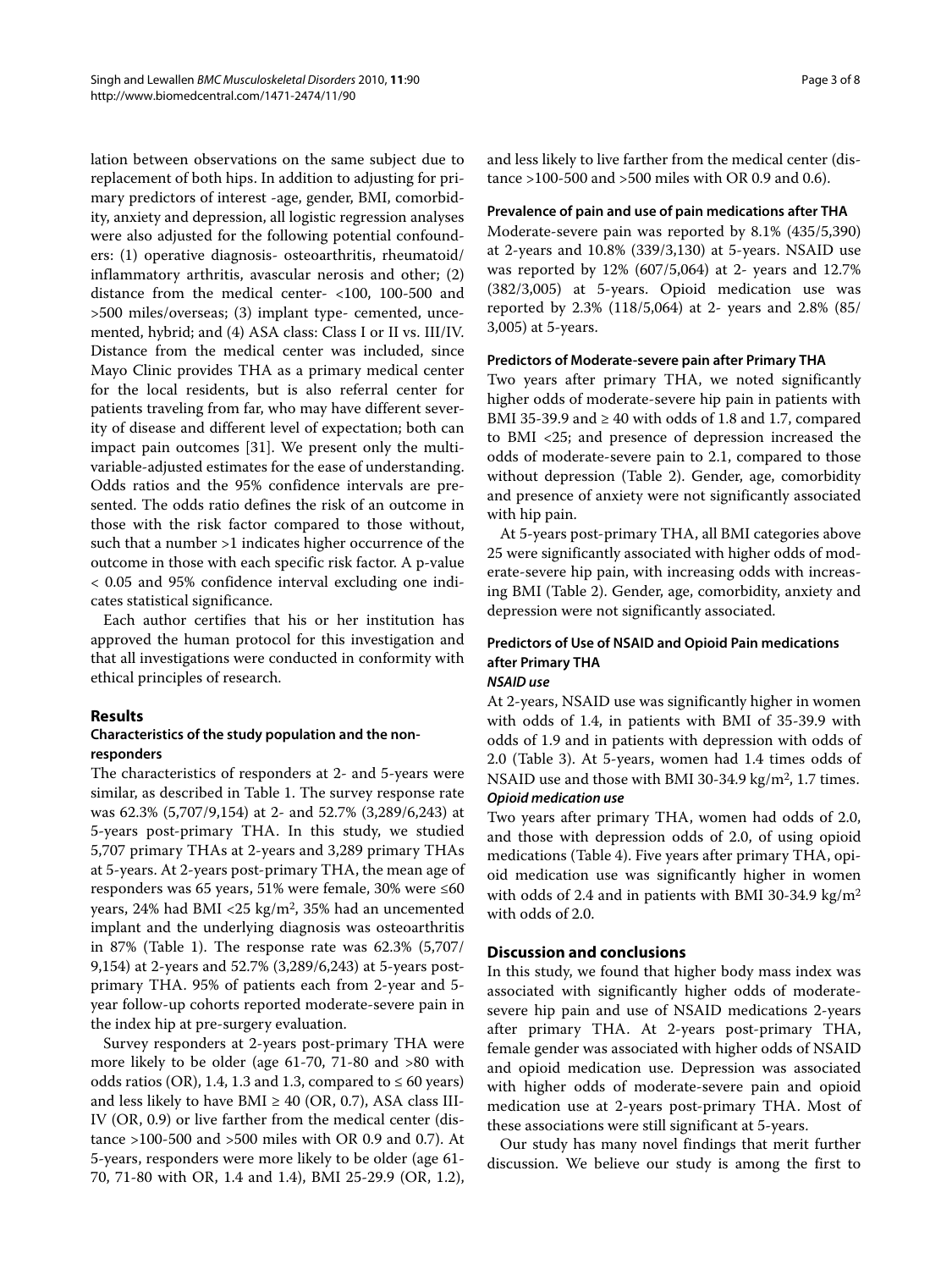# **Table 1: Characteristics of patients**

|                                                                 | <b>Primary THA</b>    |                    |  |
|-----------------------------------------------------------------|-----------------------|--------------------|--|
|                                                                 | $2$ -year (n = 5,707) | 5-year (n = 3,289) |  |
| Mean Age (± SD)                                                 | $65.0 \pm 13.3$       | $64.7 \pm 12.9$    |  |
| Men/Women (%)                                                   | 49%/51%               | 47%/53%            |  |
| Age groups n (%)                                                |                       |                    |  |
| $\leq 60$ yrs                                                   | 30%                   | 30%                |  |
| >60-70 yrs                                                      | 31%                   | 32%                |  |
| >70-80 yrs                                                      | 30%                   | 31%                |  |
| >80 yrs                                                         | 9%                    | 6%                 |  |
| Body Mass index (in kg/m <sup>2</sup> )                         |                       |                    |  |
| $\leq 24.9$                                                     | 24%                   | 24%                |  |
| 25-29.9                                                         | 39%                   | 40%                |  |
| 30-34.9                                                         | 24%                   | 23%                |  |
| 35-39.9                                                         | 8%                    | 8%                 |  |
| $\geq 40$                                                       | 4%                    | 4%                 |  |
| Missing                                                         | 1%                    | 1%                 |  |
| <b>ASA Score</b>                                                |                       |                    |  |
| Class I-II                                                      | 62%                   | 64%                |  |
| Class III-IV                                                    | 38%                   | 36%                |  |
| Missing                                                         | 1%                    | 1%                 |  |
| <b>Cemented</b>                                                 |                       |                    |  |
| Yes                                                             | 11%                   | 14%                |  |
| Hybrid                                                          | 54%                   | 59%                |  |
| Uncemented                                                      | 35%                   | 27%                |  |
| <b>Underlying Diagnoses</b>                                     |                       |                    |  |
| Rheumatoid Arthritis/Other<br>Inflammatory arthritis conditions | 3%                    | 3%                 |  |
| Osteoarthritis                                                  | 87%                   | 85%                |  |
| <b>Avascular Necrosis</b>                                       | 7%                    | 8%                 |  |
| Othera                                                          | 4%                    | 4%                 |  |

aOther category includes congenital dislocated hip, neoplasm, fracture, Legg-Calvé-Perthe's etc.

provide the estimates of NSAIDs and opioid medication use after primary THA in a large sample of patients. Despite several studies of pain after THA, quite surprisingly, the prevalence of pain medication use at intermediate- or long-term follow-up after THA has not been described. In this large sample of patients, we provide estimates of moderate-severe pain at intermediate-term follow-up after primary THA. This information can be provided at pre-operative counseling so that patients have realistic expectations from the procedure. Studies are needed to examine use of these mediations at longterm follow-up after THA.

Second, depression predicted moderate-severe pain and higher opioid medication use 2-years post-primary THA. Previous studies in primary knee arthroplasty patients have reported that depression predicts pain at 1- [[32\]](#page-7-20), 2- [\[33](#page-7-21)] and 5-years [\[34\]](#page-7-22). To our knowledge, there are no published studies that have examined whether depression is associated with pain or pain medication use after primary THA. Our findings suggest that screening for depression prior to surgery may help identify patients atrisk for poorer pain outcomes and opioid use 2-years after THA. A potential explanation of association of baseline depression with 2-year outcomes may be higher pain perception and reporting by those with depression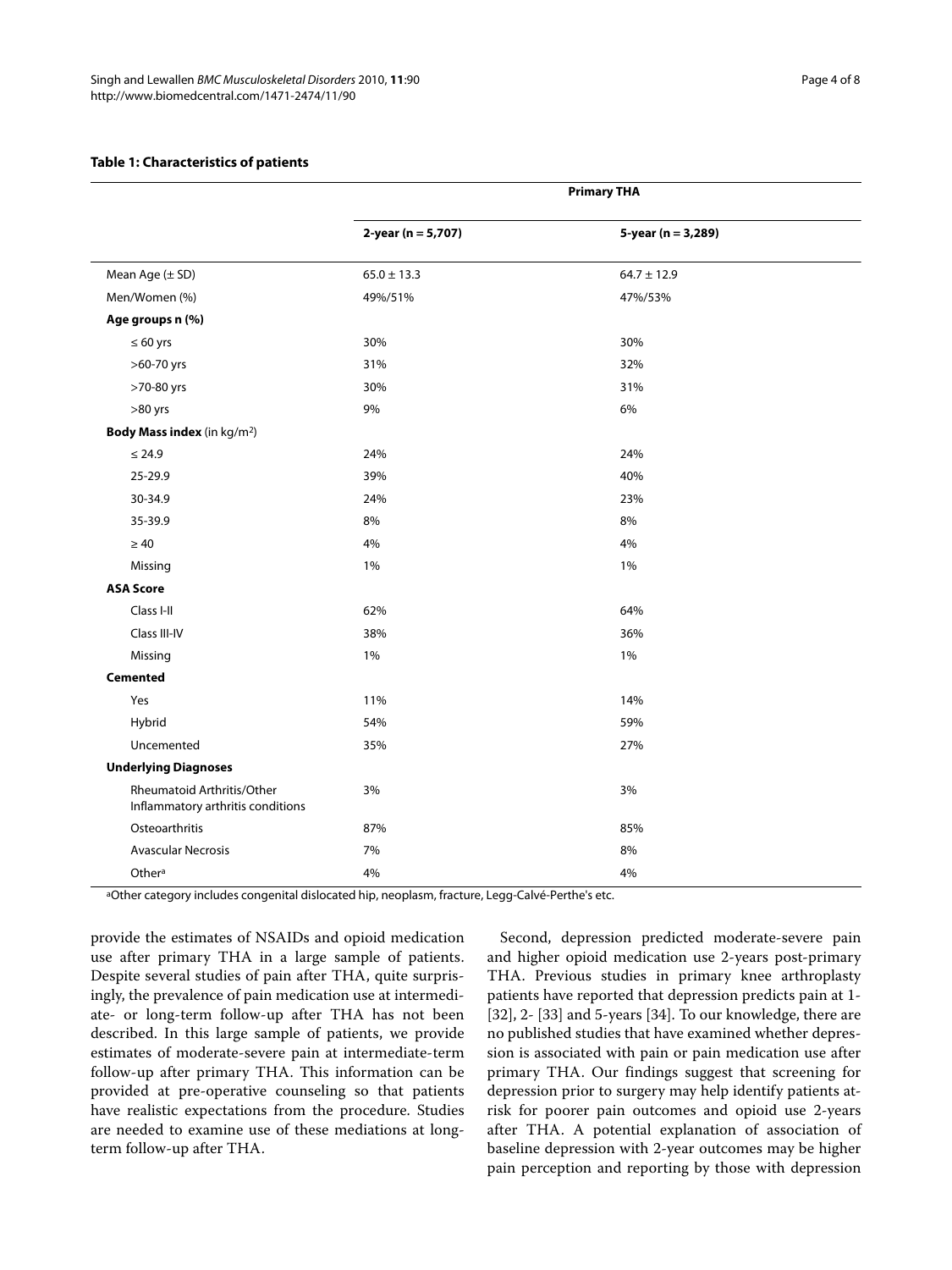|                                            | Multivariable-adjusted 2-year |                                 | Multivariable-adjusted 5-year |                   |                                 |         |
|--------------------------------------------|-------------------------------|---------------------------------|-------------------------------|-------------------|---------------------------------|---------|
|                                            | <b>Odds Ratio</b>             | (95%<br>Confidence<br>Interval) | p-value                       | <b>Odds Ratio</b> | (95%<br>Confidence<br>Interval) | p-value |
| <b>Female Gender</b><br>(Ref, Male)        | 1.1                           | (0.9, 1.4)                      | 0.30                          | 1.2               | (0.9, 1.5)                      | 0.18    |
| Age (Ref, $\leq 60$ yrs)                   |                               |                                 |                               |                   |                                 |         |
| $>60-70$ yrs                               | 0.7                           | (0.6, 1.0)                      | 0.06                          | 0.8               | (0.6, 1.1)                      | 0.17    |
| >70-80 yrs                                 | 1.1                           | (0.8, 1.6)                      | 0.45                          | 0.8               | (0.6, 1.2)                      | 0.32    |
| $>80$ yrs                                  | 1.5                           | (1.0, 2.3)                      | 0.07                          | 0.6               | (0.3, 1.1)                      | 0.11    |
| <b>BMI (Ref, </b> <25 kg/m <sup>2</sup> )  |                               |                                 |                               |                   |                                 |         |
| 25-29.9                                    | 1.0                           | (0.7, 1.3)                      | 1.00                          | 1.5               | (1.1, 2.1)                      | 0.02    |
| 30-34.9                                    | 1.3                           | (1.0, 1.8)                      | 0.07                          | 1.8               | (1.2, 2.6)                      | < 0.01  |
| 35-39.9                                    | 1.8                           | (1.2, 2.6)                      | < 0.01                        | 1.9               | (1.2, 3.1)                      | 0.01    |
| $\geq 40$                                  | 1.7                           | (1.0, 2.9)                      | 0.04                          | 3.1               | (1.7, 5.7)                      | < 0.01  |
| Deyo-Charlson<br>index (5-point<br>change) | 1.0                           | (0.8, 1.3)                      | 0.98                          | 0.9               | (0.7, 1.3)                      | 0.75    |
| Anxiety (Ref, no)                          | 0.9                           | (0.5, 1.4)                      | 0.58                          | 1.1               | (0.6, 2.1)                      | 0.76    |
| Depression (Ref, no)                       | 2.1                           | (1.4, 3.0)                      | < 0.01                        | 1.3               | (0.8, 2.2)                      | 0.30    |

# **Table 2: Multivariable\* Predictors of Moderate-severe Pain**

\*Adjusted for ASA score, distance from the medical center, income and the operative diagnosis, in addition to the above variables

Regression: n/N = 409/5,154 at 2-yr FU; n/N = 318/2,929 at 5-yr FU; **Numbers in Bold indicate significant Odds ratios and p-values**

than those without depression. Further studies need to examine if treatment of depression in the pre- or postoperative period improves pain outcomes and opioid medication use 2-years after THA. At 5-years, these associations were not significant. The lack of significance with 5-year outcomes may be due to smaller sample size at 5-years compared to 2-years, longer duration since depression diagnosis or simple lack of any association at 5-years.

The third important finding in this study is that higher BMI significantly predicted a higher risk of moderatesevere hip pain at 2- and 5-years. This finding confirms a similar finding in one other study of 193 patients at 6-12 months post-primary THA [[6\]](#page-6-5), but is in contrast to three multivariable-adjusted studies that found no such association at 0.5-years [[7\]](#page-6-6) or at 15-years [\[8](#page-6-8)[,9](#page-6-7)]. All previous studies were multivariable-adjusted, similar to our study. Previous studies had examined BMI as a continuous [\[6](#page-6-5)[,7](#page-6-6)] or three-level categorical variable (<25, 25-30, >30) [[8,](#page-6-8)[9](#page-6-7)], compared to 5-level categorical variable in our study, as per the WHO classification [\[27](#page-7-15)]. The main reason for two of the previous studies being negative was small sample size, making them liable to type II error, i.e., missing an effect when one exists due to a small sample size. We categorized BMI as per WHO classification [[27](#page-7-15)], since our sample size was large enough to not restrict us to fewer categories. Another interesting observation was a doserelationship of increasing BMI with moderate-severe pain at 5-year follow-up.

Fourth, the association of female gender with NSAID use and opioid medication use at 2- and 5-years, but not moderate-severe pain merits some discussion. Lack of gender-pain associations in our study is similar to many studies [\[10](#page-7-2),[11](#page-7-0),[13,](#page-7-3)[14\]](#page-7-4), but in contrast to others [[7,](#page-6-6)[9](#page-6-7)[,12](#page-7-1)]. Higher odds of use of NSAIDs and opioid medications in women versus men with primary THA is similar to higher analgesic use reported for women in national cohorts of patients in US and Sweden [[35,](#page-7-23)[36\]](#page-7-24); our study extends this finding to THA cohorts. Our finding of lack of gender and pain severity in THA patients is also interesting, since we have reported higher prevalence of pain in women at 2- and 5-year post-TKA from the same dataset [[22\]](#page-7-12). Thus, gender has different impact on pain outcomes after THA versus TKA.

Lastly, the lack of association of older age with pain outcomes confirmed similar findings in studies of primary THA [[6](#page-6-5),[7,](#page-6-6)[10,](#page-7-2)[11\]](#page-7-0), in contrast to others [[9,](#page-6-7)[12-](#page-7-1)[14](#page-7-4)]. Again, it is interesting that age associations we noted in post-TKA outcomes from the same dataset were not true for post-THA [\[22\]](#page-7-12).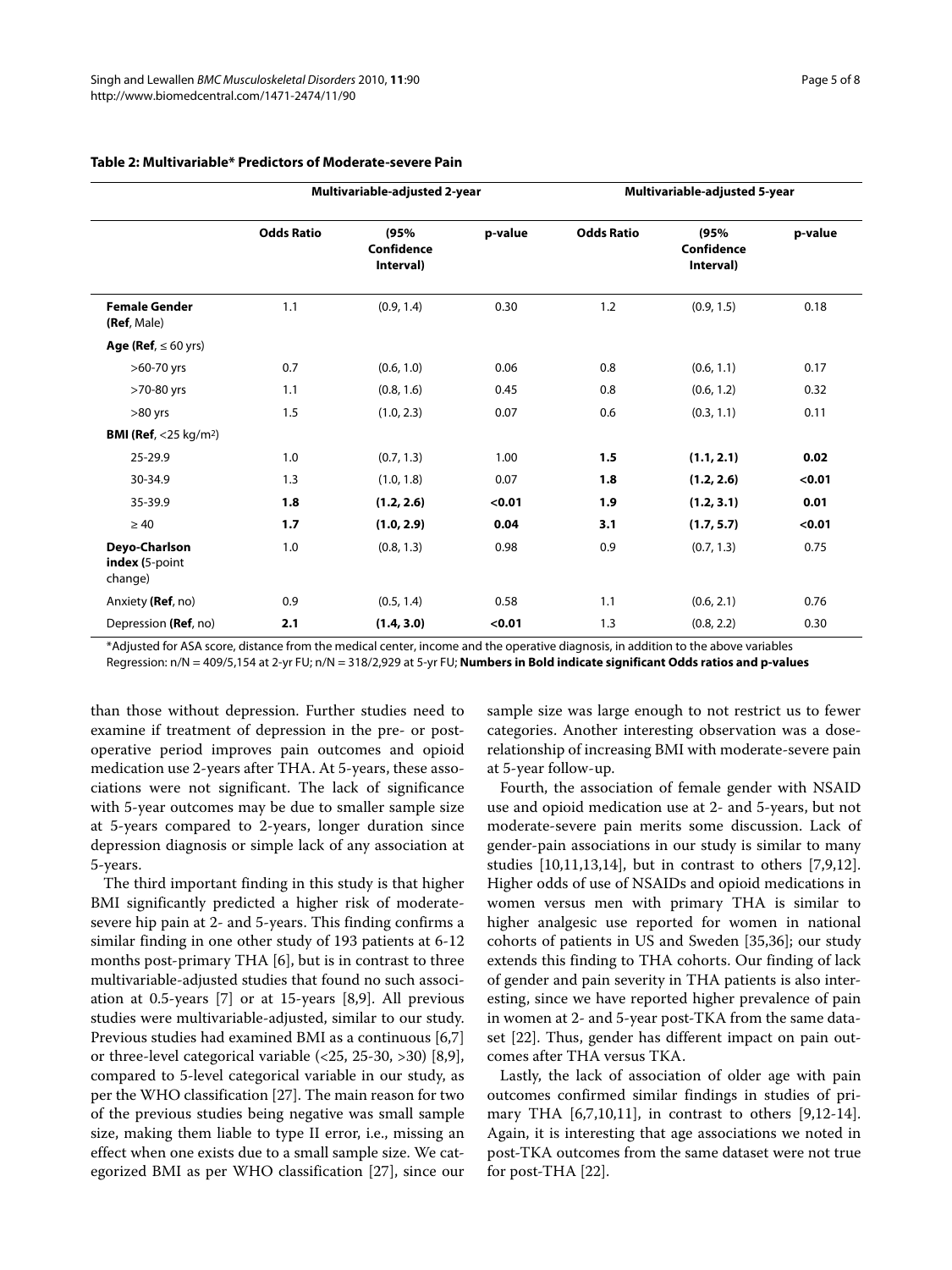|                                           | Multivariable-adjusted 2-year |                                        | Multivariable-adjusted 5-year |                   |                                 |         |
|-------------------------------------------|-------------------------------|----------------------------------------|-------------------------------|-------------------|---------------------------------|---------|
|                                           | <b>Odds Ratio</b>             | (95%<br><b>Confidence</b><br>Interval) | p-value                       | <b>Odds Ratio</b> | (95%<br>Confidence<br>Interval) | p-value |
| <b>Female Gender</b><br>(Ref, Male)       | 1.4                           | (1.1, 1.7)                             | < 0.01                        | 1.4               | (1.1, 1.8)                      | < 0.01  |
| Age (Ref, $\leq 60$ yrs)                  |                               |                                        |                               |                   |                                 |         |
| >60-70 yrs                                | 1.1                           | (0.9, 1.4)                             | 0.34                          | 0.9               | (0.7, 1.3)                      | 0.70    |
| >70-80 yrs                                | 1.3                           | (0.9, 1.7)                             | 0.12                          | 0.9               | (0.6, 1.3)                      | 0.49    |
| $>80$ yrs                                 | 1.4                           | (0.9, 2.0)                             | 0.12                          | 1.1               | (0.6, 1.9)                      | 0.79    |
| <b>BMI (Ref, </b> <25 kg/m <sup>2</sup> ) |                               |                                        |                               |                   |                                 |         |
| 25-29.9                                   | 1.0                           | (0.8, 1.3)                             | 0.99                          | 1.4               | (1.0, 1.8)                      | 0.06    |
| 30-34.9                                   | 1.2                           | (0.9, 1.5)                             | 0.28                          | 1.7               | (1.2, 2.4)                      | < 0.01  |
| 35-39.9                                   | 1.9                           | (1.4, 2.6)                             | < 0.01                        | 1.5               | (1.0, 2.4)                      | 0.07    |
| $\geq 40$                                 | 1.6                           | (1.0, 2.5)                             | 0.04                          | 1.9               | (1.1, 3.4)                      | 0.03    |
| Deyo-Charlson index<br>(5-point change)   | 1.0                           | (0.7, 1.3)                             | 0.81                          | 1.1               | (0.8, 1.5)                      | 0.58    |
| <b>Anxiety (Ref, no)</b>                  | 1.2                           | (0.8, 1.8)                             | 0.46                          | 0.8               | (0.5, 1.5)                      | 0.56    |
| <b>Depression (Ref, no)</b>               | 1.1                           | (0.8, 1.6)                             | 0.52                          | 1.8               | (1.2, 2.8)                      | < 0.01  |

# **Table 3: Multivariable\* Predictors of Use of NSAID medications**

\*Adjusted for ASA score, distance from the medical center, income and the operative diagnosis, in addition to the above variables Regression: n/N = 575/4,830 at 2-yr FU; n/N = 362/2,807 at 5-yr FU; **Numbers in Bold indicate significant Odds ratios and p-values**

Our study has several strengths. We examined the NSAID and opioid medication use alongside pain assessment at both 2- and 5-years after primary THA in a large cohort. This is the most important contribution of this study. Most previous studies were limited to 1-2 year follow-up and had not included study of use of pain medications for residual pain after THA. The study of use of pain medications is an important outcome, which is understudied in the arthroplasty literature. We controlled for several important confounders and covariates and our estimates of association were robust i.e., changed very little between univariate and multivariable models.

Our study has several limitations. Non-response and referral bias may limit generalizability to general populations. The response rate of 62% at 2-years and 53% at 5 years, is similar to the average response rate of 60% in large surveys of this size [\[37\]](#page-7-25). A higher response rate is always more desirable. The estimates of association in this study are conservative, since non-responders were more likely to be younger, have ASA class III-IV and live >100 miles away from the medical center and the same categories that also reported more pain. Residual confounding is possible in this cohort study due to our inability to control for pre-operative pain in the main analyses, since this would have led to selection bias with only less than half subjects eligible in each category. We were

unable to adjust for acute pain management after THA, which may impact chronic postoperative pain [\[38](#page-7-26)]. Depression and anxiety would be best captured by examination by a psychologist or use of validated instruments such as Center for Epidemiological Studies Depression (CES-D) scale or Beck's Depression Inventory. This was a retrospective analysis of prospectively collected data of all-comers for THA over a 12-year period that did not include depression questionnaires; and psychiatric evaluation of every patient undergoing THA is neither feasible nor clinically appropriate. Currently there is no National U.S. Joint Registry, and therefore an analysis of data collected over a considerable time-period from a large volume medical center (such as this) is the next best approach. Future studies can examine the predictors of moderate and severe categories separately, if it is clinically indicated.

In summary, we studied pain severity and use of pain medications 2- and 5-years after primary THA in a large cohort of patients. We noted significant impact of BMI on moderate-severe pain and use of pain medications 2 and 5-years after THA. Associations with depression with moderate-severe pain were significant at 2-years, but not at 5-year follow-up. Female gender was associated with more pain medication use, but similar pain outcome. This study identifies modifiable factors for pain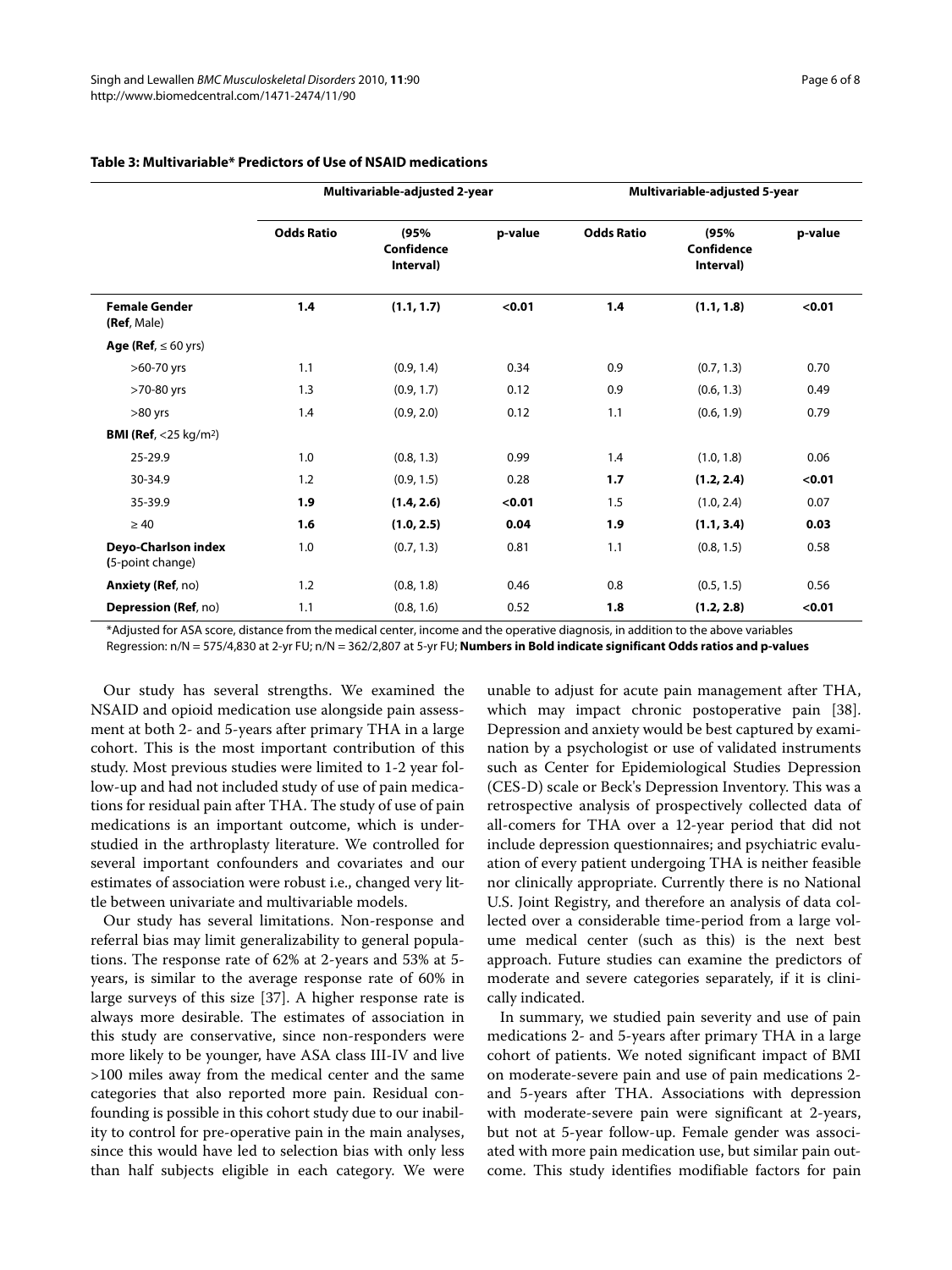| Multivariable-adjusted 2-year |                                 |         | Multivariable-adjusted 5-year |                                 |         |
|-------------------------------|---------------------------------|---------|-------------------------------|---------------------------------|---------|
| <b>Ratio</b>                  | (95%<br>Confidence<br>Interval) | p-value | <b>Odds Ratio</b>             | (95%<br>Confidence<br>Interval) | p-value |
| 2.0                           | (1.3, 3.0)                      | < 0.01  | 2.4                           | (1.4, 4.0)                      | < 0.01  |

# **Table 4: Multivariable\* Predictors**

**Odds Ratio (95%** 

\*Adjusted for ASA score, distance from the medical center, income and the operative diagnosis, in addition to the above variables Regression: n/N = 114/4,830 at 2-yr FU; n/N = 78/2,807 at 5-yr FU

**Anxiety (Ref**, no) 0.8 (0.3, 1.9) 0.60 2.0 (0.8, 5.0) 0.14 **Depression (Ref**, no) **2.0 (1.1, 3.7) 0.02** 1.4 (0.6, 3.4) 0.42

>60-70 yrs 0.9 (0.5, 1.5) 0.71 0.7 (0.3, 1.3) 0.25 >70-80 yrs 0.7 (0.4, 1.3) 0.22 0.8 (0.4, 1.7) 0.63 >80 yrs 1.0 (0.5, 2.3) 0.93 1.1 (0.4, 3.3) 0.84

25-29.9 0.9 (0.6, 1.5) 0.79 1.5 (0.8, 2.8) 0.17 30-34.9 1.3 (0.8, 2.2) 0.29 **2.0 (1.0, 3.9) 0.04** 35-39.9 1.0 (0.5, 2.3) 0.91 0.7 (0.2, 2.4) 0.53  $≥ 40$  1.4 (0.6, 3.6) 0.45 1.3 (0.4, 4.9) 0.65

**Numbers in Bold indicate significant Odds ratios and p-values**

# outcomes, which can be targeted with pre- or post-operative interventions in future studies.

## **Competing interests**

**Female Gender (Ref**, Male)

**Age (Ref**, ≤60 yrs)

**BMI (Ref**, <25 kg/m2)

**Deyo-Charlson index (**5-point change)

One of the authors (DL) has received royalties/speaker fees from Zimmer, has been a paid consultant to Zimmer and has received institutional research funds from DePuy, Stryker and Zimmer. J.A.S. has received speaker honoraria from Abbott; research and travel grants from Allergan, Takeda, Savient, Wyeth and Amgen; and consultant fees from Savient and URL pharmaceuticals.

#### **Authors' contributions**

JAS- Study concept and design, Ethics committee approval, Data analysis plan, Data analyses, Preparation and revision of manuscript. SA- Study concept and design, Data analysis plan, preparation and revision of manuscript. Both authors read and approved the final manuscript.

#### **Acknowledgements**

We thank Youlonda Lochler for assistance in data extraction, Megan O'Byrne in data programming and analysis and Scott Harmsen in data analysis.

## **Grant support**

This material is the result of work supported with National Institute of Health (NIH) Clinical Translational Science Award 1 KL2 RR024151-01 (Mayo Clinic Center for Clinical and Translational Research) and the resources and the use of facilities at the Birmingham VA Medical Center, Alabama, USA.

#### **Author Details**

1Department of Health Sciences Research, Mayo Clinic College of Medicine, 200 First Street SW, Rochester, MN 55905, USA, 2Department of Orthopedic Surgery, Mayo Clinic College of Medicine, 200 First Street SW, Rochester, MN 55905, USA, 3Medicine Service, Birmingham VA Medical Center, Birmingham, 700 South 19th Street Birmingham, AL 35233, USA and 4Department of Medicine, University of Alabama, Faculty Office Tower 805B, 510 20th Street South, Birmingham, AL 35294, USA

## Received: 15 February 2010 Accepted: 13 May 2010 Published: 13 May 2010

1.3 (0.8, 2.1) 0.25 1.5 (0.8, 2.7) 0.18

### **References**

- <span id="page-6-0"></span>Learmonth ID, Young C, Rorabeck C: The operation of the century: total hip replacement**.** Lancet 2007, 370(9597):1508-1519.
- <span id="page-6-1"></span>2. Ethgen O, Bruyere O, Richy F, Dardennes C, Reginster JY: Health-related quality of life in total hip and total knee arthroplasty. A qualitative and systematic review of the literature**.** J Bone Joint Surg Am 2004, 86- A(5):963-974.
- <span id="page-6-2"></span>Arthursson AJ, Furnes O, Espehaug B, Havelin LI, Soreide JA: Prosthesis survival after total hip arthroplasty--does surgical approach matter? Analysis of 19,304 Charnley and 6,002 Exeter primary total hip arthroplasties reported to the Norwegian Arthroplasty Register**.** Acta Orthop 2007, 78(6):719-729.
- <span id="page-6-3"></span>Makela KT, Eskelinen A, Pulkkinen P, Paavolainen P, Remes V: Total hip arthroplasty for primary osteoarthritis in patients fifty-five years of age or older. An analysis of the Finnish arthroplasty registry**.** J Bone Joint Surg Am 2008, 90(10):2160-2170.
- <span id="page-6-4"></span>5. Singh J, Sloan JA, Johanson NA: Challenges With Health-related Quality of Life Assessment in Arthroplasty Patients: Problems and Solutions**.** J Am Acad Orthop Surg 2010, 18(2):72-82.
- <span id="page-6-5"></span>6. Braeken AM, Lochhaas-Gerlach JA, Gollish JD, Myles JD, Mackenzie TA: Determinants of 6-12 month postoperative functional status and pain after elective total hip replacement**.** Int J Qual Health Care 1997, 9(6):413-418.
- <span id="page-6-6"></span>7. Jones CA, Voaklander DC, Johnston DW, Suarez-Almazor MF: The effect of age on pain, function, and quality of life after total hip and knee arthroplasty**.** Arch Intern Med 2001, 161(3):454-460.
- <span id="page-6-8"></span>8. Busato A, Roder C, Herren S, Eggli S: Influence of high BMI on functional outcome after total hip arthroplasty**[.](http://www.ncbi.nlm.nih.gov/entrez/query.fcgi?cmd=Retrieve&db=PubMed&dopt=Abstract&list_uids=18369684)** Obes Surg 2008, 18(5):595-600.
- <span id="page-6-7"></span>9. Roder C, Parvizi J, Eggli S, Berry DJ, Muller ME, Busato A: Demographic factors affecting long-term outcome of total hip arthroplasty. Clin Orthop Relat Res 2003:62-73.